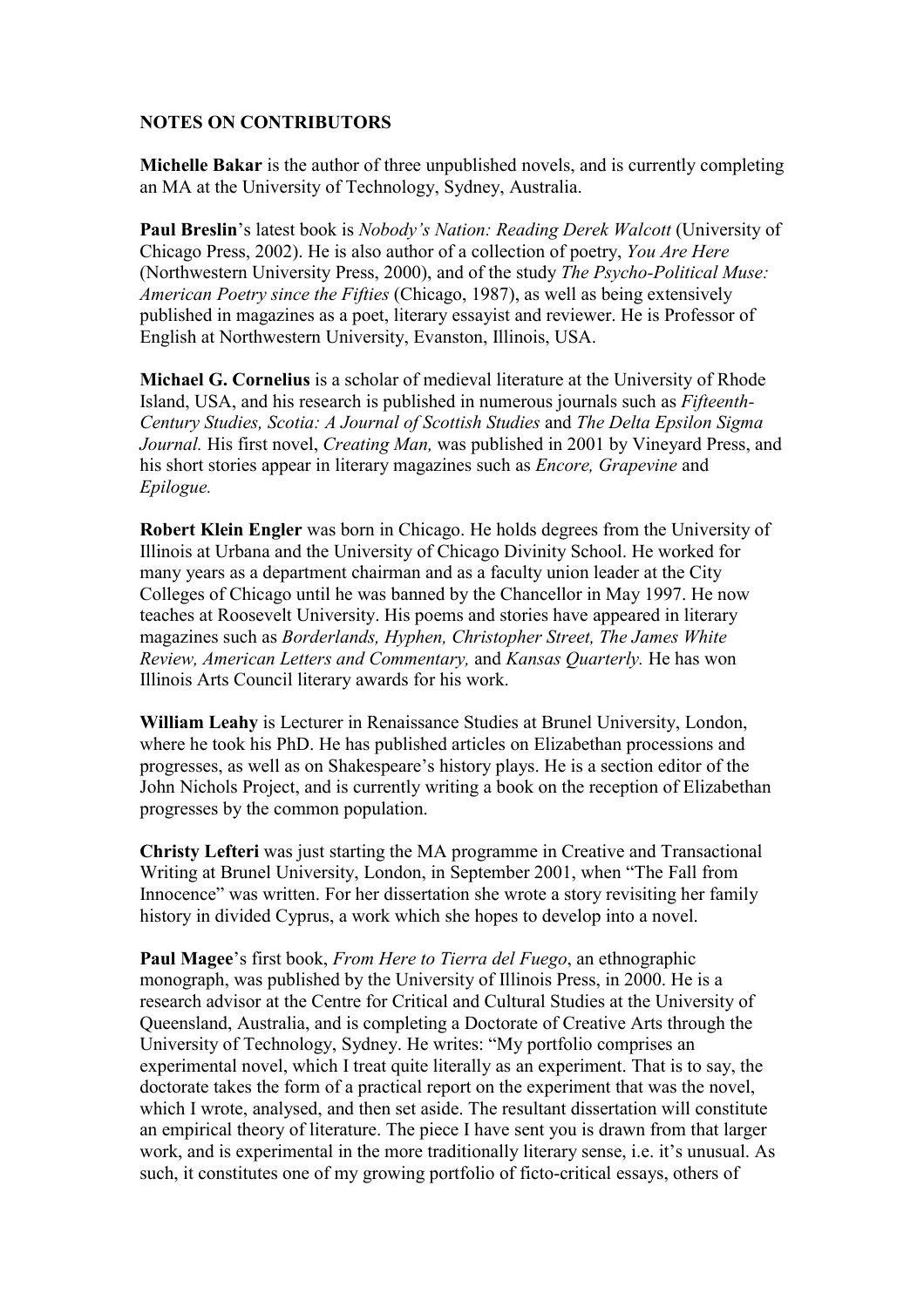which have been published in *UTS Review* and the *Review of Art, Literature, Philosophy and the Humanities.*"

**Miguel González Marcos** is a barrister who has been admitted to the bar in Panama, Minnesota and New York. He took his LL.B. (second in class of 1984) at the University of Panama, his PhD (*cum laude*) at the Johann Wolfgang Goethe University, Frankfurt, his JD (*cum laude*) at the State University of New York at Buffalo, and his LL.M. in 2002 at New York University, New York. He has worked for American and Panamanian law firms, and between 1991 and 1996 taught at the University of Panama. His work on constitutional legislation has led to a number of publications, including co-authorship of the 1994 draft of the Panamanian Constitution. He has also published book reviews in *La Prensa.*

**Michael Neal** for several years taught courses on "Science Fiction" and "Literature and Science" within the Centre for the History and Cultural Studies of Science at the University of Kent at Canterbury, England, where he was also awarded a PhD for his study titled "The Urban Plot: Secret Agents and Philosophical Policemen in Turn of the Century London." He has recently completed an MSc in Information Technology at the University of Aberdeen, Scotland, and now lives in Ipswich, Suffolk.

**Monica B. Pearl** is a lecturer in American literature and film in the Department of American and Canadian Studies at the University of Birmingham, UK. She has published on AIDS and its textual representations, and also on the correspondence of twentieth-century expatriate writers.

**Lynne Rees** teaches creative writing at the University of Kent, UK. Her poetry and short stories have appeared in many journals including *Stand, The Rialto, Poetry Wales* and *The New Welsh Review.* She has won prizes in major competitions including "Blue Nose Poet of the Year" and the Cardiff International Open Poetry Competition, and has received a Writer's Bursary from South East Arts. Her work is published in a number of anthologies including *The Scarpfoot Zone* (Aegis Press, 1996), *Teaching a Chicken to Swim: New Writing from Glamorgan* (Seren, 2000), *The Woman Who Loved Cucumbers: Short Stories by Women from Wales* (Honno, 2002), and most recently *The Pterodactyl's Wing: Welsh World Poetry* (Wales: Parthian Books). She is a graduate of the 'MA in Writing' programme at the University of Glamorgan, Wales. She was awarded a Hawthornden Fellowship for September 2003.

**Laura Smith** graduated from Brunel University, London, in 2003 with first-class honours in English. She wrote "Hotdogs and Corpses" for a creative writing course during her first year as a student, and hopes to become a writer. She grew up in Kent.

**Mathew Tilsley** grew up in Aberdeen and was a first year student at Brunel University when he wrote "Now That's What I Call Humanity" for a creative writing module. He graduated with first class honours in American Studies in 2003, and plans to pursue postgraduate study in America.

**Gleb Toropov** works for an animation company, Touchwood Animations, which has produced work for organisations as diverse as Disney and Fifa, and is currently pitching a series to Skye TV. Other work to appear includes the screenplay for a